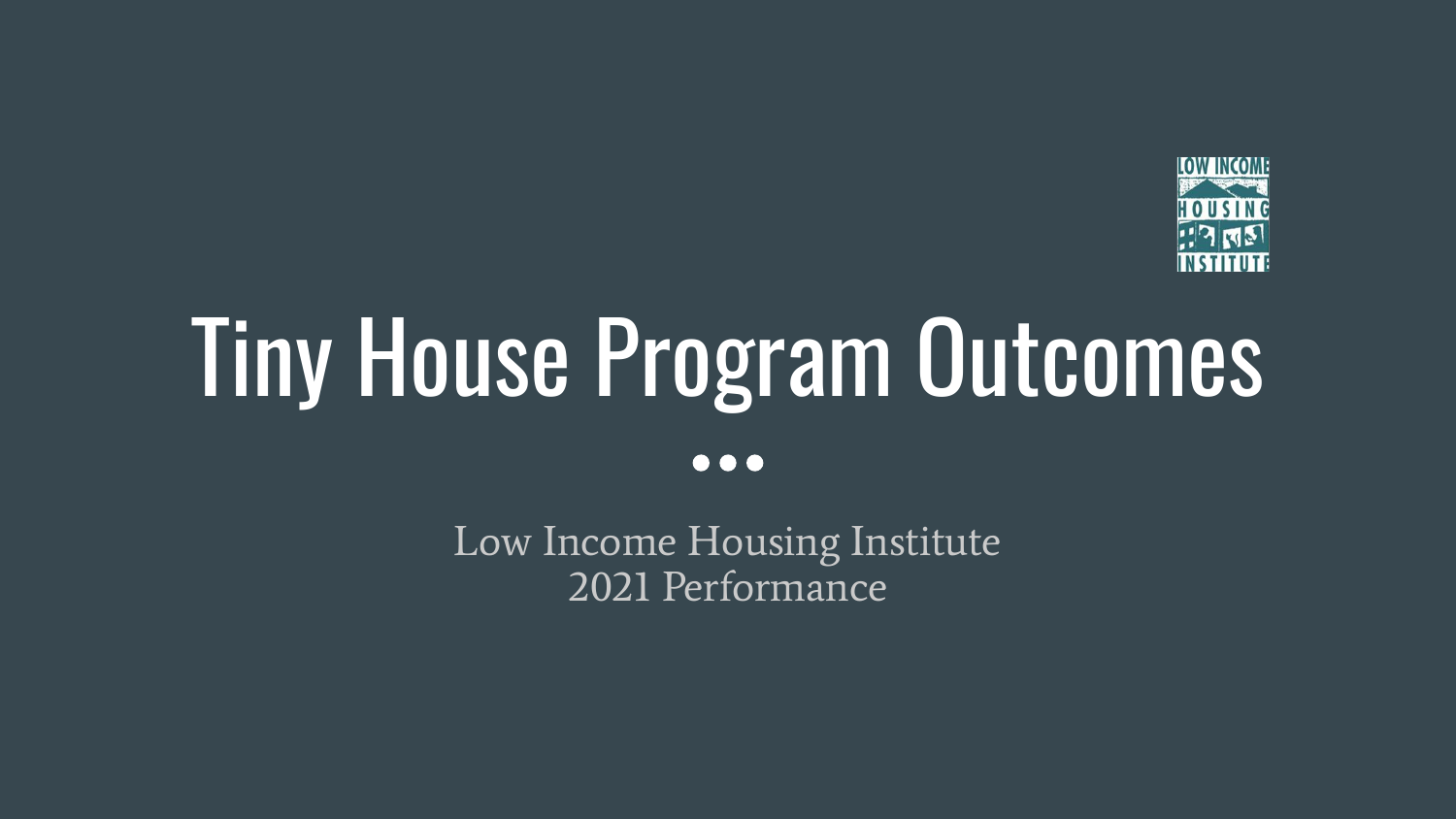### Active Villages



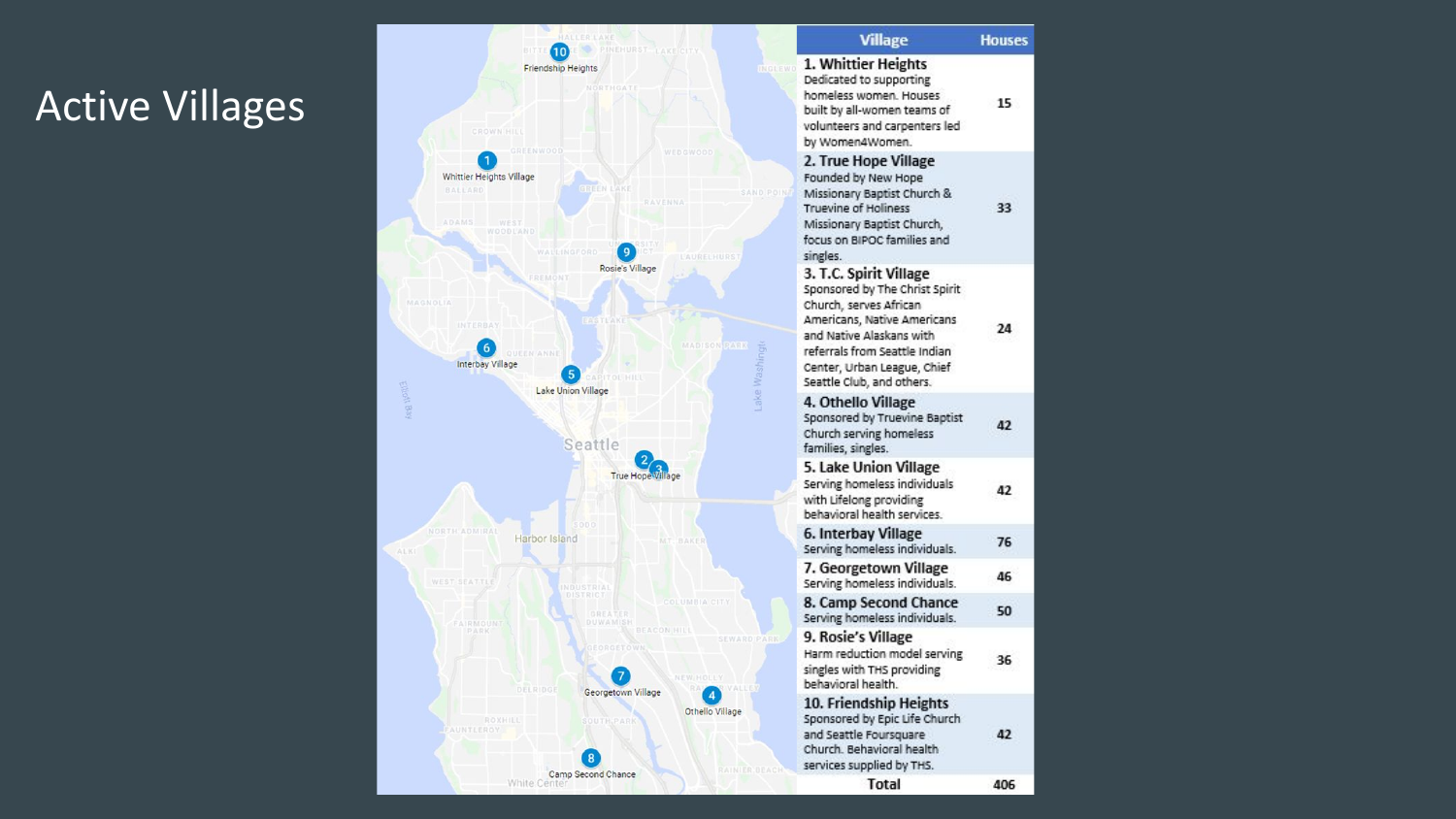### Key Questions for Shelter Providers

- Do people move out of shelters and into permanent housing?
- Are shelter beds sitting empty or are they fully utilized?
- Are people returning to homelessness?
- Are homeless people staying in shelter for too long?
- Are homeless people in shelters protected from Covid-19 exposure?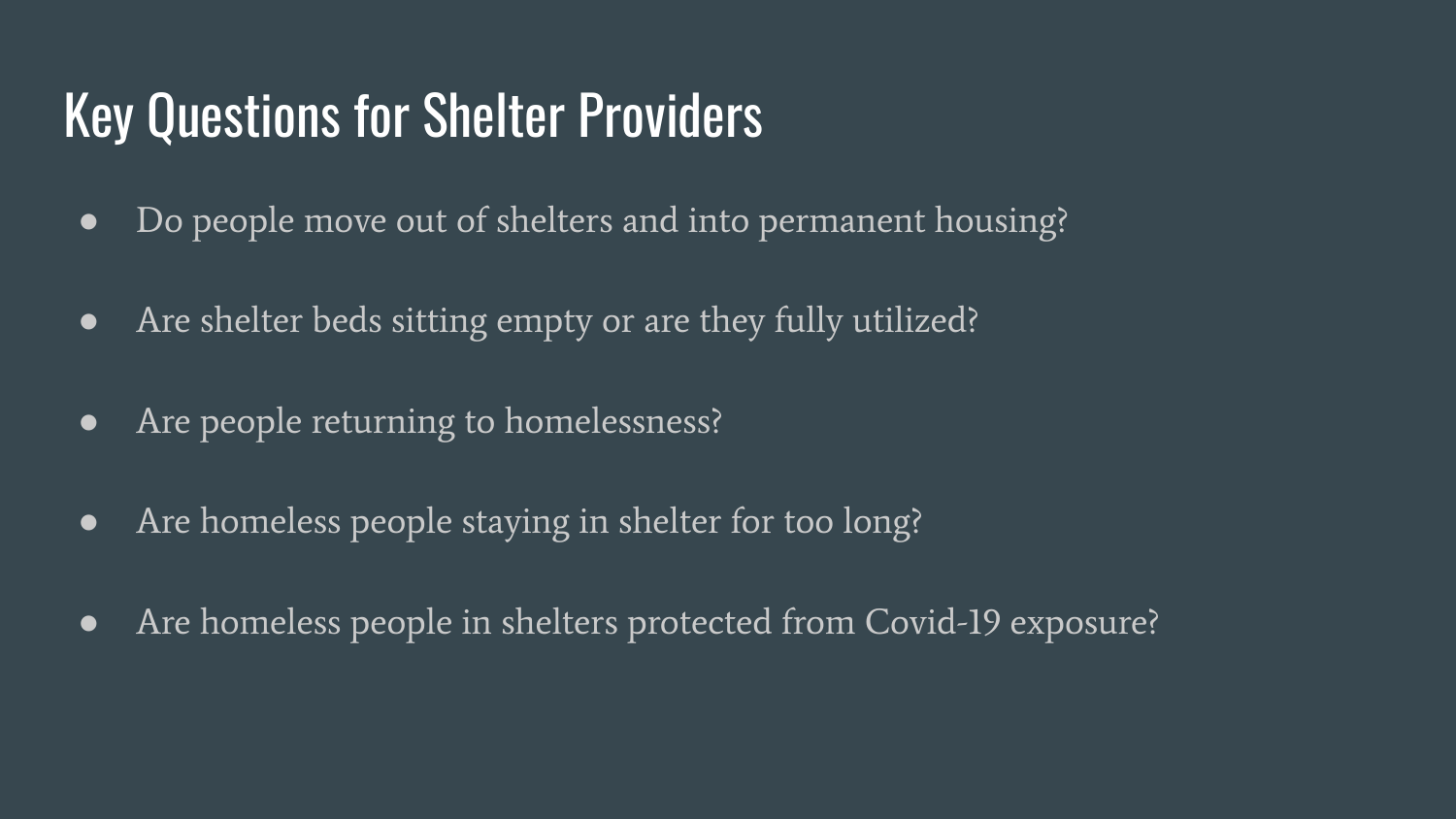# Definition of HMIS Performance Metrics

### ● Exits to Permanent Housing

The total number of households exited to permanent housing divided by the total number of household exits to any destination. 40% is the minimum standard for Adult homelessness.

### • Average Length of Stay (days)

The average number of days people are in the shelter, calculated for all households who exit during the timeframe (leavers) and who remain enrolled at the end of the timeframe (stayers). 90 Days is the minimum standard for Adult and Family homelessness.

### ● Return to Homelessness

The percent of households who exit to permanent housing and then become homeless again in 6 months. 10% is the minimum number for the Adult Homeless population.

### ● Utilization Rate

The percentage of beds available, calculated by dividing the total number of nights that units were occupied by the total number of nights that units were available. 85% is the minimum number for the Adult Homeless population.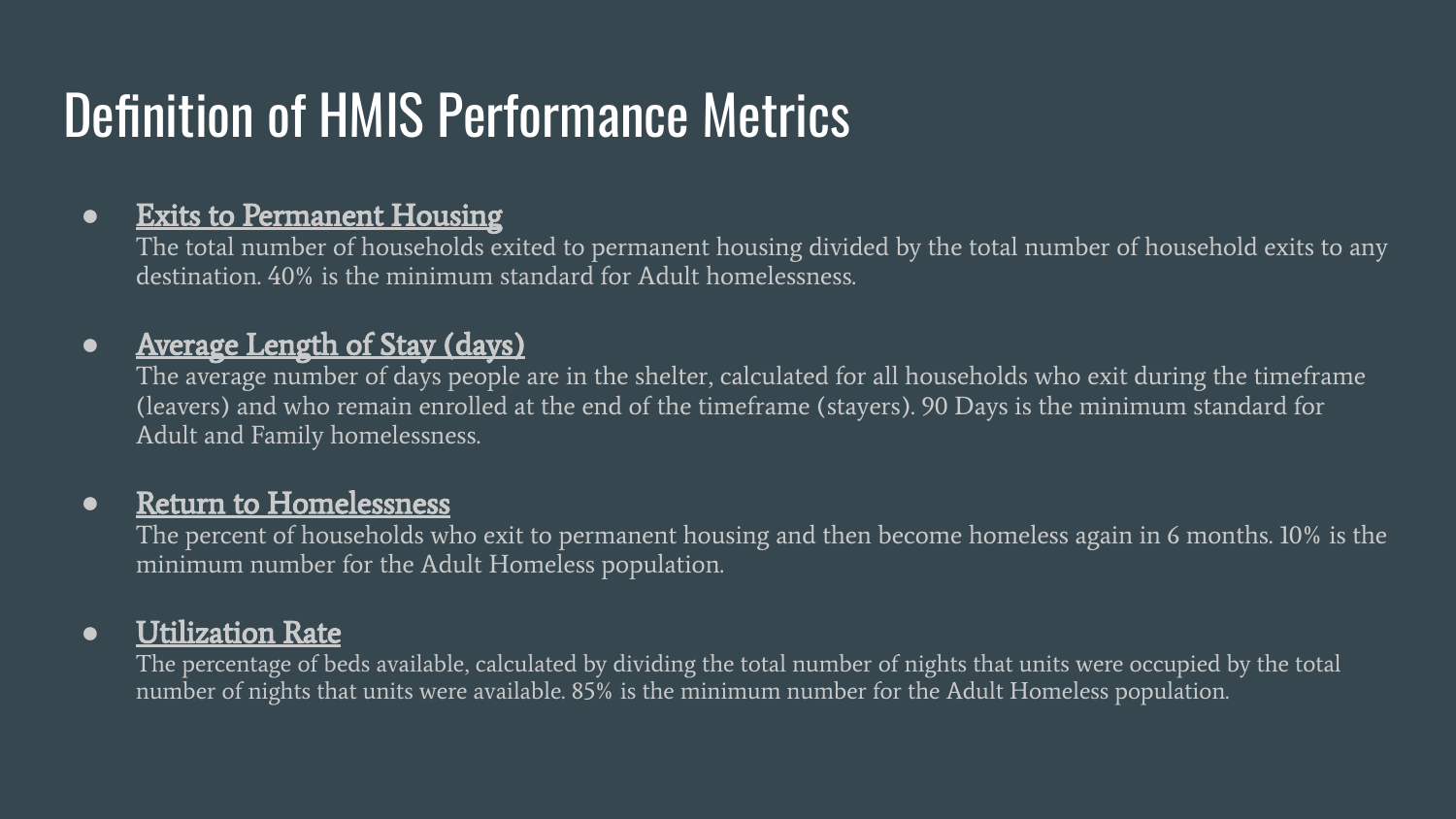### HMIS Reports

### **Seattle-KC Program Outcomes Report**

**Low Income Housing Institute** 

Date Range: 01/01/2021 thru 12/31/2021

| <b>ENROLLMENT &amp; UTILIZATION</b> |                                                                                                     |                 |        |                      |                                                                            |                 |        |                                               |         |
|-------------------------------------|-----------------------------------------------------------------------------------------------------|-----------------|--------|----------------------|----------------------------------------------------------------------------|-----------------|--------|-----------------------------------------------|---------|
|                                     | New Household Enrollments During the Total Household Enrollments During the<br><b>Report Period</b> |                 |        | <b>Report Period</b> | <b>Household Enrollments from</b><br>Homelessness During the Report Period |                 |        | Occupancy Rate During the Reporting<br>Period |         |
|                                     |                                                                                                     | # of Households |        | # of Households      |                                                                            | # of Households | %      | Units Utilized:                               | 113,185 |
| Overall                             | rotal:                                                                                              |                 | Total: |                      | Total:                                                                     |                 |        | Total Unit Capacity                           | 121,401 |
|                                     |                                                                                                     | 369             |        | 662                  |                                                                            | 586             | 88.52% | % of Units Utilized:                          | 93.23%  |

| <b>OUTCOMES</b> |                        |     |                                                      |    |                                                      |                               |       |                        |  |
|-----------------|------------------------|-----|------------------------------------------------------|----|------------------------------------------------------|-------------------------------|-------|------------------------|--|
|                 | <b>Household Exits</b> |     | Household Exits to a<br><b>Permanent Destination</b> |    | Household Exits to a<br><b>Temporary Destination</b> | <b>Return to Homelessness</b> | Rate  | Average Length of Stay |  |
| Overall         |                        |     |                                                      |    |                                                      |                               |       |                        |  |
| Total           | 234                    | 111 | 47.44%                                               | 43 | 18.38%                                               |                               | 3.85% | 346.78                 |  |
|                 |                        |     |                                                      |    |                                                      |                               |       |                        |  |

This is the outcome report in HMIS from 1/1/2021 to 12/31/2021. It combines the data from all active Tiny House Villages.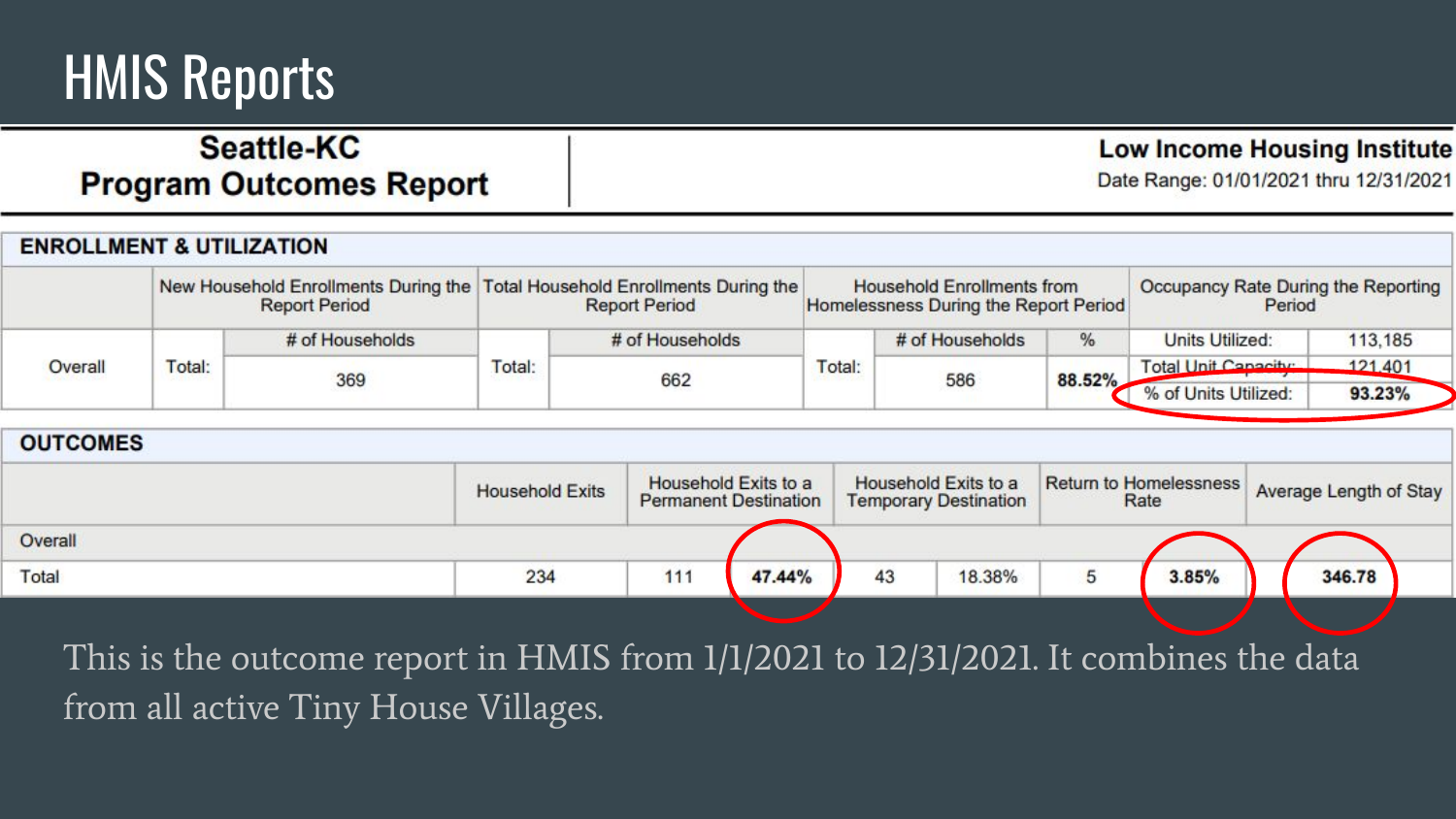# KCRHA Systems Dashboard for Adult Shelters (10/1/20 to 9/20/21)

#### **INSIGHTS**

#### How are our programs performing overall? 10/1/2020 to 9/30/2021



#### **EXPLORE THE DATA**

#### Are programs meeting their performance metrics?

| <b>Emergency Shelter</b> | <br> |  |  | LEGEND |  |
|--------------------------|------|--|--|--------|--|
|--------------------------|------|--|--|--------|--|

\*Note: Public users cannot adjust the date range on the dashboard. This data includes THVs.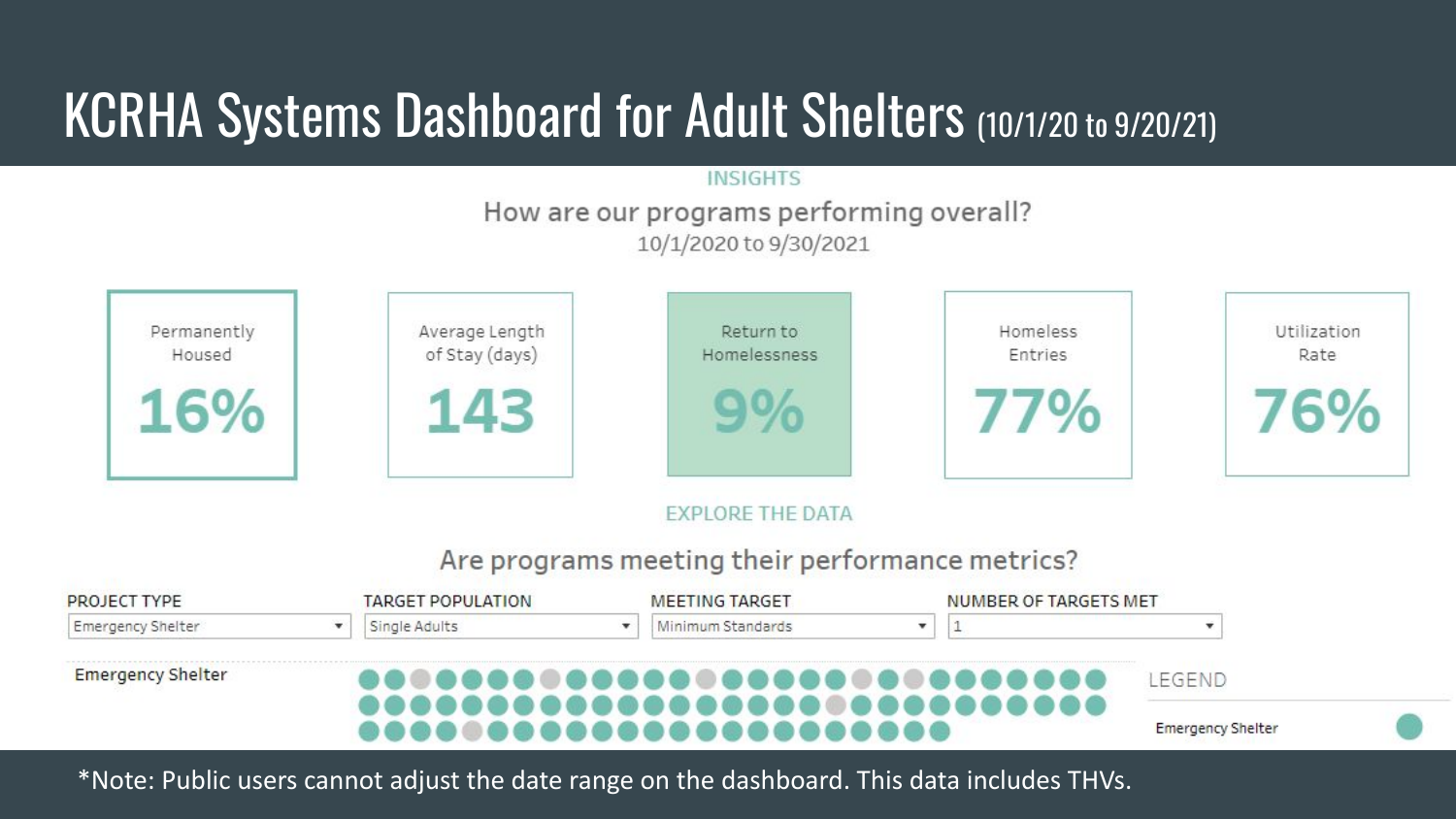# HMIS Performance Exceed Goals in Most Measurements

| <b>Performance</b><br><b>Comparison</b> | <b>Permanently</b><br>Housed | Minimum<br>Standard<br>40% | <b>Length of Stay</b><br>(Avg) | Minimum  <br>90 Days | Standard   Return to Homeless   Standard | Minimum<br>$>10\%$ | <b>Utilization</b><br><b>Rate</b> | l Minimum l<br>l Standard l<br>85% |
|-----------------------------------------|------------------------------|----------------------------|--------------------------------|----------------------|------------------------------------------|--------------------|-----------------------------------|------------------------------------|
| KCRHA Dashboard                         | 16%                          | <b>No</b>                  | 143                            | <b>No</b>            | 9%                                       | Yes                | 76%                               | <b>No</b>                          |
| <b>Tiny Houses</b>                      | 47.44%                       | Yes                        | 346.78                         | No                   | 3.85%                                    | Yes                | 92.23%                            | Yes                                |

It helps to look at some of the providers that are not meeting minimum performance requirements to get a sense of the difference:

| Organization                       | <b>Shelter</b>                 | # Served | % to PH | LOS (Days) |
|------------------------------------|--------------------------------|----------|---------|------------|
| Salvation Army                     | City Hall Shelter              | 95       | 4%      | 201        |
| Congregations for the Homeless     | <b>Eastside Men's Shelter</b>  | 742      | 1%      | 76         |
| Sophia's Place                     | Helens Way                     | 142      | 13%     | 105        |
| Salvation Army                     | Light House at Sodo            | 632      | 7%      | 88         |
| Snoqualmie Valley Shelter Services | <b>SVSS Congregate Shelter</b> | 54       | 5%      | 21         |

\*KCRHA Dashboard Date Range 10/1/2020 to 9/20/21

\*\* Tiny Houses HMIS Date Range 1/1/2021 to 12/31/2021

\*\*\* Organization specific utilization rate data not available on public dashboard.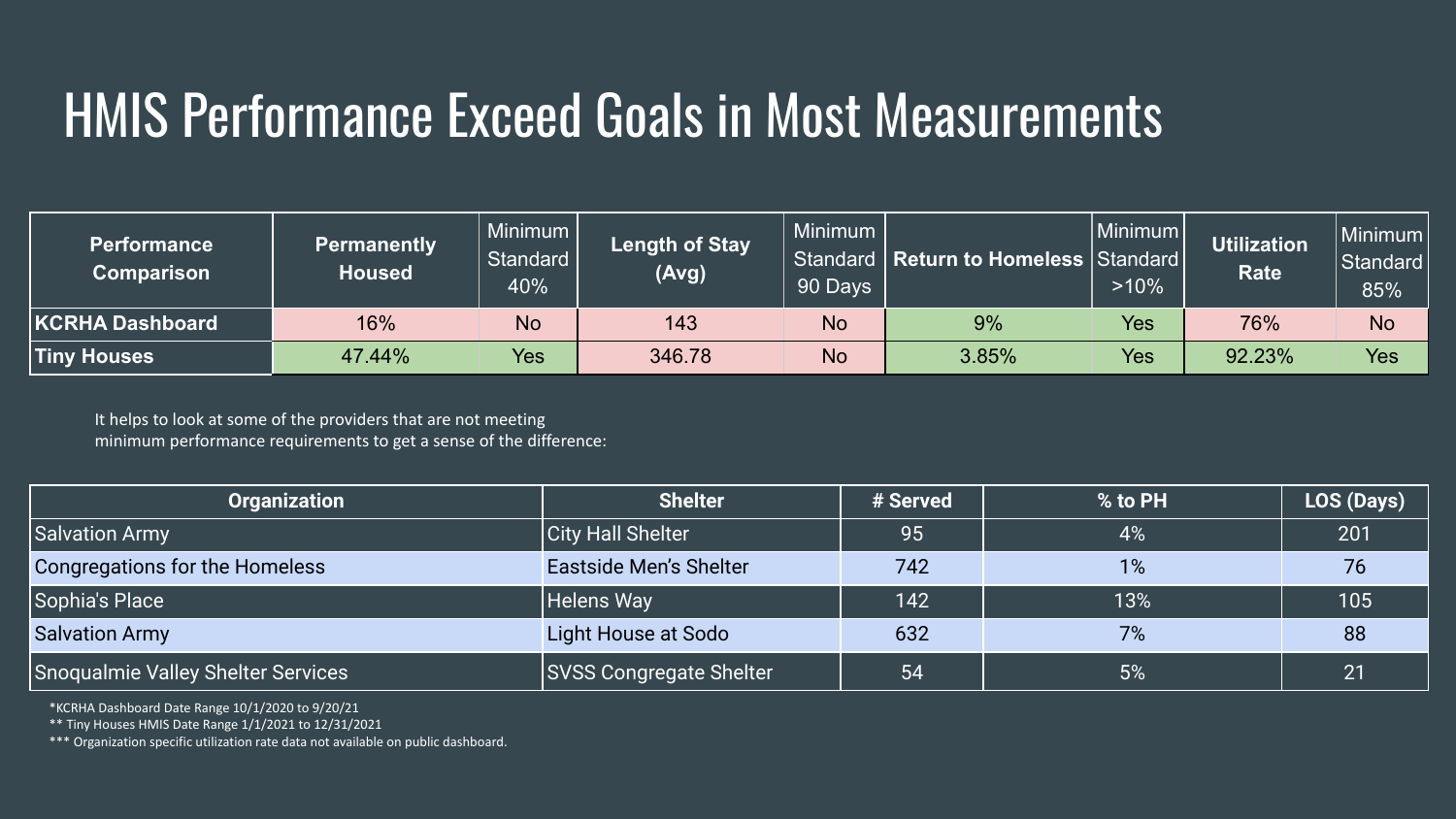## 50% Permanently Housed from Tiny Houses

- In our 2021 HMIS report 47.44% were placed into permanent housing.
- However, HMIS counts "internal transfers" as an exit not to permanent housing.
- Internal transfers occurs for many reason, for example if a program participant has conflict with a neighbor and wants to relocate to another village.
- This *artificially reduces* our performance.
- In 2021 we had 14 participants who were internal transfers.
- By removing those 14 participants from outcome data, our performance increases and is accurately at 50% placements to permanent housing.
- We submitted a request to Bitfocus & RHA to address this in HMIS.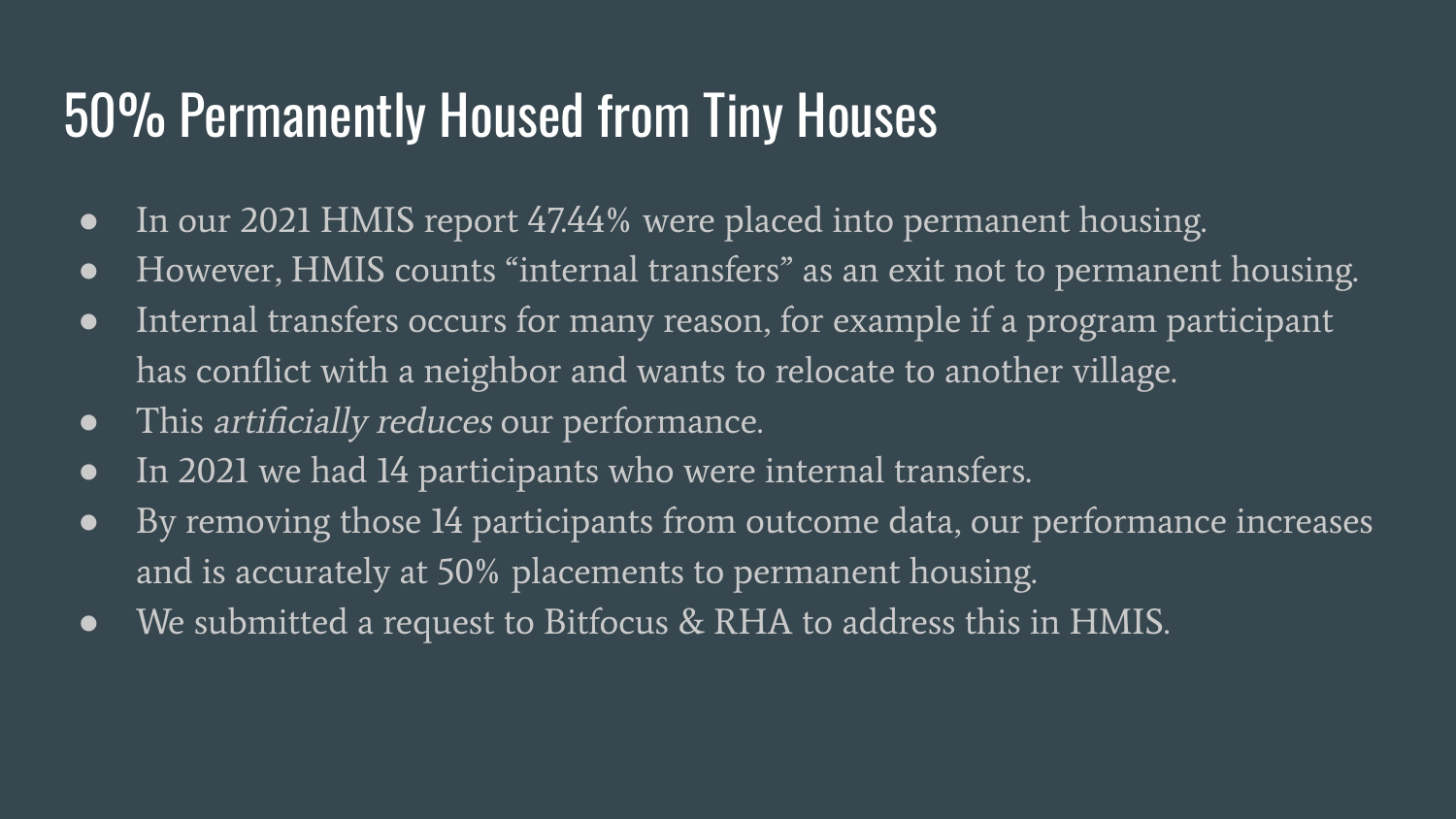### Length of Stay – Key Facts

- During the Covid-19 pandemic the Tiny House program has been prohibited from exiting people who refuse to engage with case management. This is key to securing housing, and increased the average Length of Stay for the program.
- The program has a smaller percentage of "long term stayers" compared to the number of people that move through the program.
- The "long term stayers" have a disproportionate impact when measuring the program using an <u>average.</u> This impact is **compounded** when <u>only an annual date</u> range is used.
- For these reasons, we use the median number of days over the lifetime of the program, which shows a more accurate picture of our performance.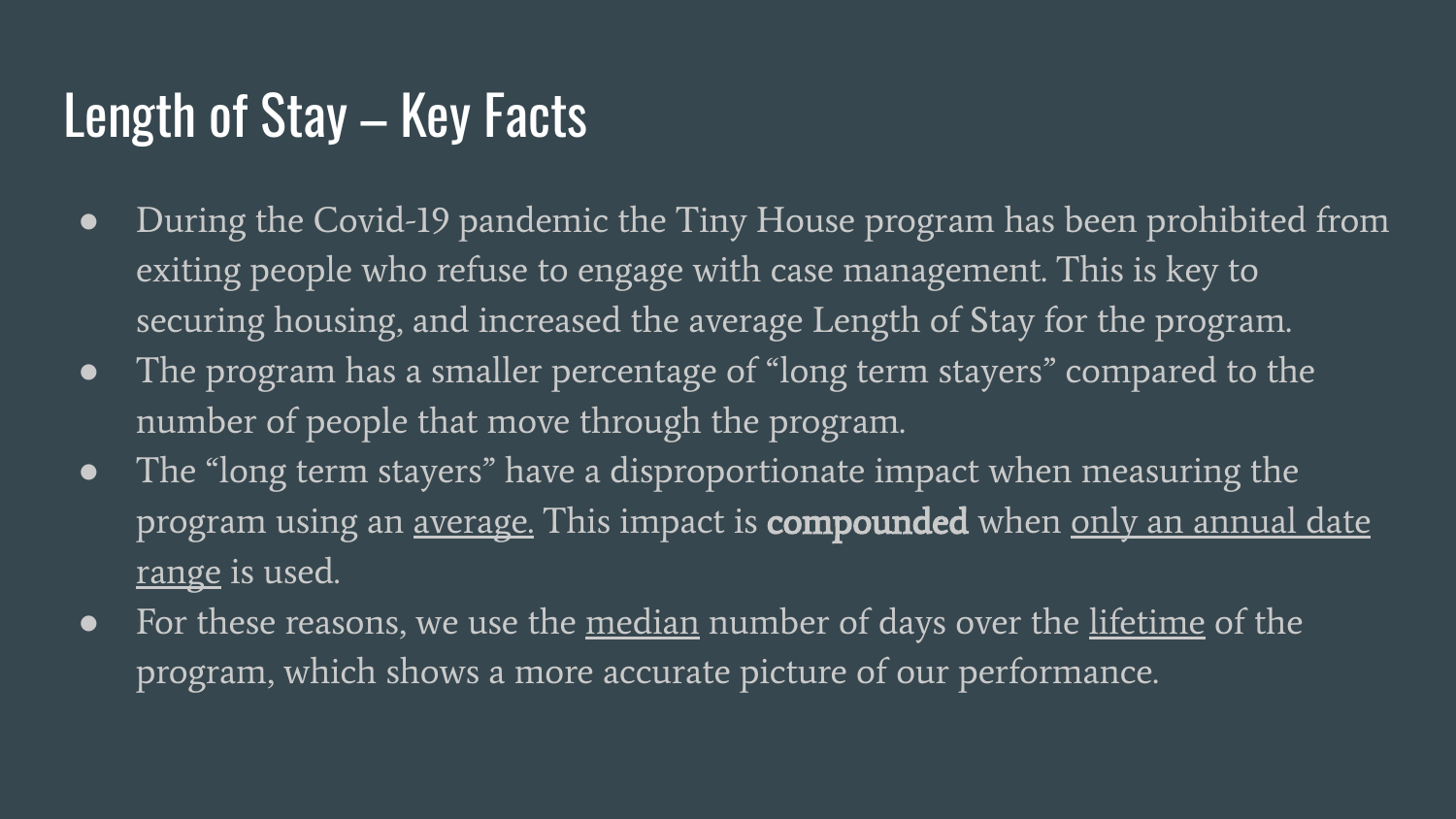# Cumulative Length of Stay Analysis



The orange line shows length of stay as calculated using an **annual** count that results in a carry-over of long term stayers that skews the performance of the program.

This graph shows the "compounding" effect of using an annual rather than **cumulative** date range.

The blue line more accurately shows the length of stay taking into account long-term stayers and clients who successfully exited the program within a reasonable length of stay.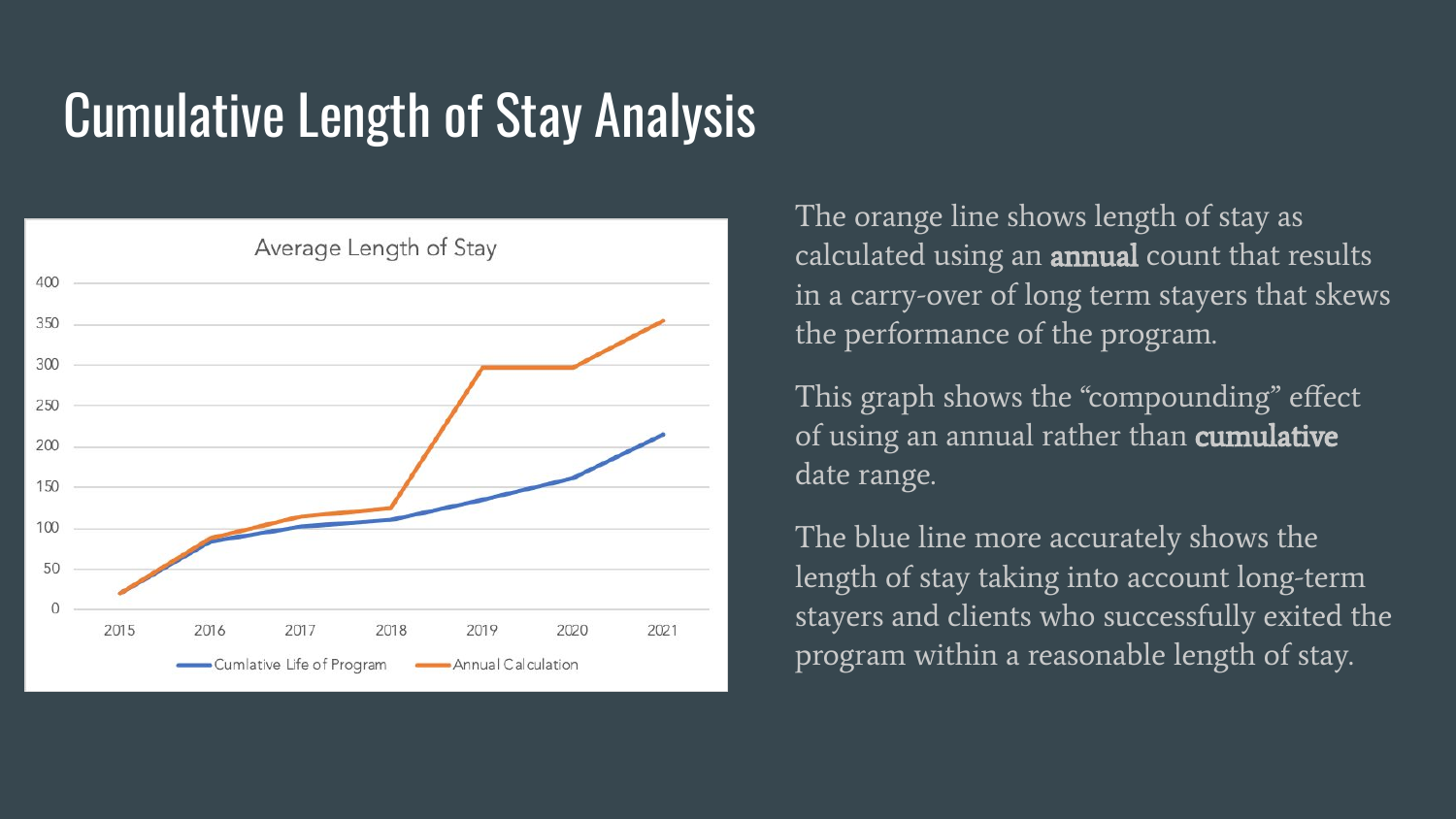### 114 Day Median Stay – Only 6% are "Long Term."

### 65% Move Out within 6 Months

Tiny Houses offer a bridge to a permanent home. New villages require villagers to accept placements to permanent housing within 6 months to ensure the program can shelter more people in need. The median stay in the program is 114 days.



\*All program data compiled through HMIS. Length of Stay determined by all enrollments since 2015.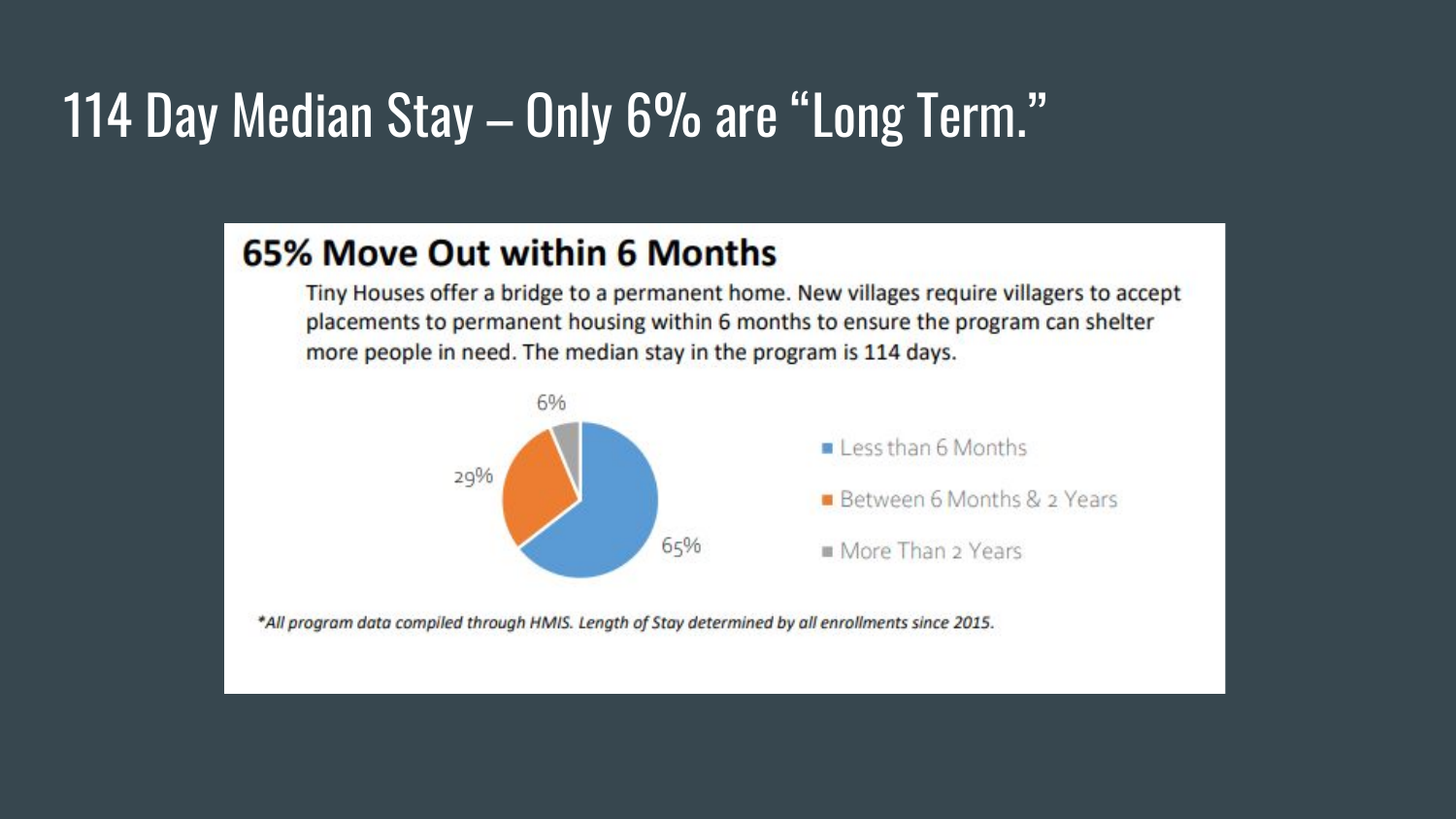# 2021-2022 Long Term Stayer Housing Strategy

- 2022 \$600k expansion of behavioral health services at villages. (CBA# HOM-011-C-001)
- In new villages the Code of Conduct will have a 6 months stay limit, with an option to extend due to reasonable accommodation or other housing barriers.
- In 2021 LIHI used a "rapid acquisition" strategy in partnership with the Office of Housing and Department of Commerce to buy up new buildings and convert to Permanent Supportive Housing (PSH).
- We purchased 5 buildings: The Clay, Boylston Apartments, 10th Ave E, SeaMar's 13th Ave S, and the Harvard Lofts.
- In addition to prioritizing the Executive Hotel Pacific shelter, we also prioritized "long term stayers" at our villages.
- A total of 126 villagers got housed this way: Boylston (18), Harvard Lofts (43), 10th Ave E (15), Clay (29), and 13th Ave S (21).
- In late 2021 we had 121 "Long Term Stayers". As of today 41, or 33% were housed using our rapid acquisition strategy. More will be moving in to our new buildings, like the Harvard Lofts.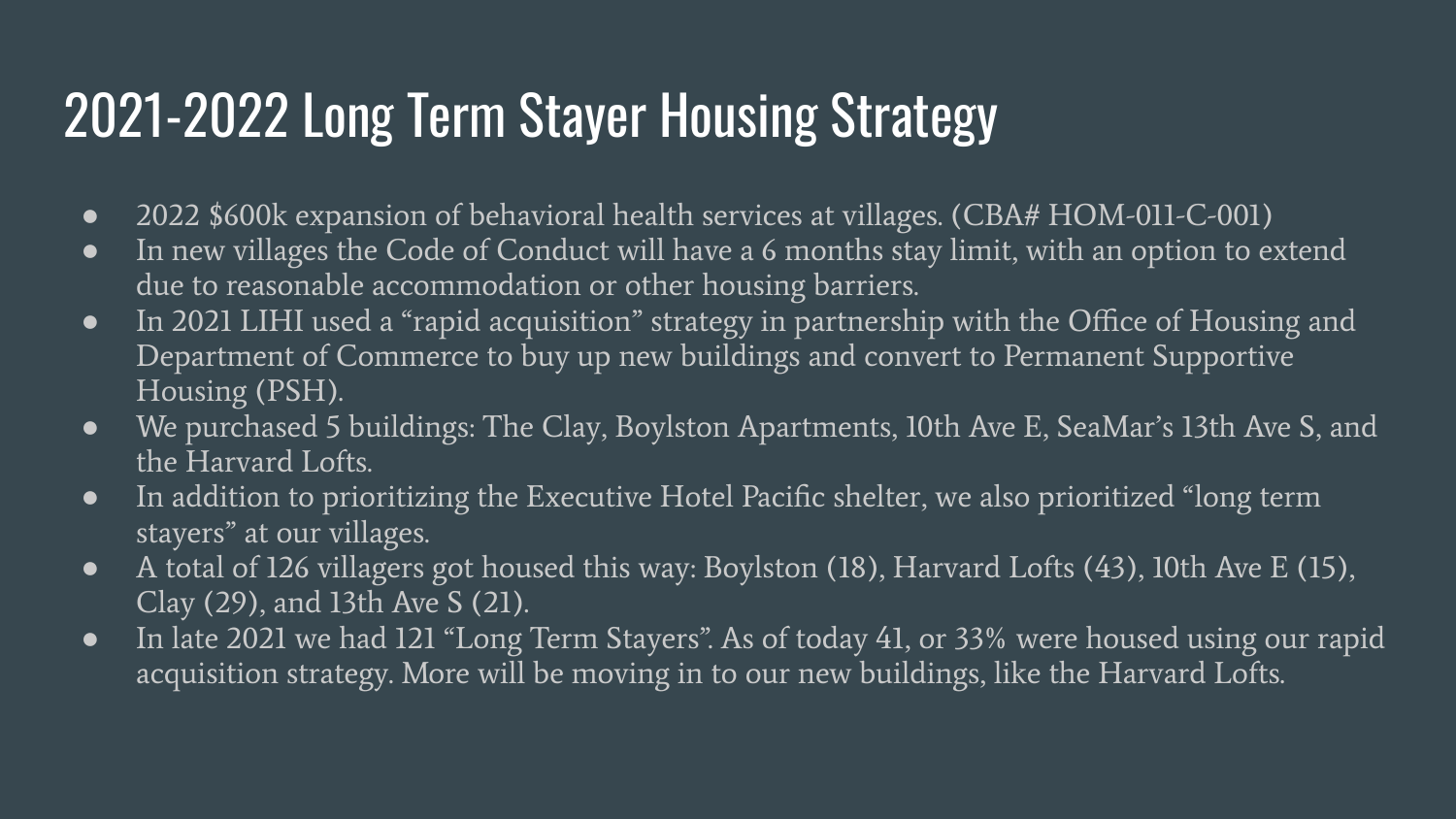# Only 14 Covid Cases in Tiny Houses out of 745 Served in 2021

Summary of COVID-19 cases among people experiencing homelessness or Updated 1/4/2022 associated with the homeless response system

| Since March 1st, 2020<br>Since March 1st, 2020<br>Dec 28 - Jan 3, 2022                                                                                                                                                                                                                                                                                                                                                       |                           |  |
|------------------------------------------------------------------------------------------------------------------------------------------------------------------------------------------------------------------------------------------------------------------------------------------------------------------------------------------------------------------------------------------------------------------------------|---------------------------|--|
|                                                                                                                                                                                                                                                                                                                                                                                                                              | Dec 28 - Jan 3, 2022      |  |
| 3,028<br>50<br>3,737 events<br>(1.4% of total King County<br>(0.7% of total King County cases<br>45,121 tests done<br>in the past week)<br>cases)                                                                                                                                                                                                                                                                            | 4 events<br>38 tests done |  |
| Hover over numbers for COVID-19 investigation definition of homelessnes, probable and<br>On-site testing events at homeless services sites are conducted by Public Health - Seatt<br>confirmed cases. In addition to cases among people experiencing homelessness, there<br>& King County's mobile testing team and testing partners.<br>have also been 159 cases among employees at homeless service sites since March 1st. |                           |  |

#### **Facility details: Homeless service sites**

| F<br>Facility Type        |  | Facilities with an outbreak* | Number of cases | Facilities with a death | Number of deaths |
|---------------------------|--|------------------------------|-----------------|-------------------------|------------------|
| Emergency shelter         |  |                              | 748             |                         |                  |
| Homeless housing facility |  |                              | 384             |                         |                  |
| Day services              |  |                              | 20              |                         |                  |
|                           |  |                              |                 |                         |                  |

In addition to the above, there have been 1.876 cases and 34 deaths among individuals experiencing homelessness in the past 12 months but not associated with an outbreak" at a shelter, day service site or a homeles housing program at the time of diagnosis. This includes anyone in encampments, living on the streets, or enrolled in rapid re-housing. This may also include people who had experienced homelessness in the past 12 months but were housed outside of the homeless service system at the time of their diagnosis. Homeless housing facilities include permanent supportive housing and transitional housing. Emergency shelters refer to overnight accomodations serving people experiencing homelessness. Day Services include day

centers, hygiene centers, and food/meal programs.

Due to increased case counts and workload capacity, starting Aug 2021, we have reduced questions regarding exposure settings, which may lead to a reduction in the number of potential outbreaks identified for investial

According to King County Public Health there were **748** Covid-19 cases at emergency shelter facilities and 8 deaths. Tiny Houses are non-congregate which is the safest model during a pandemic.